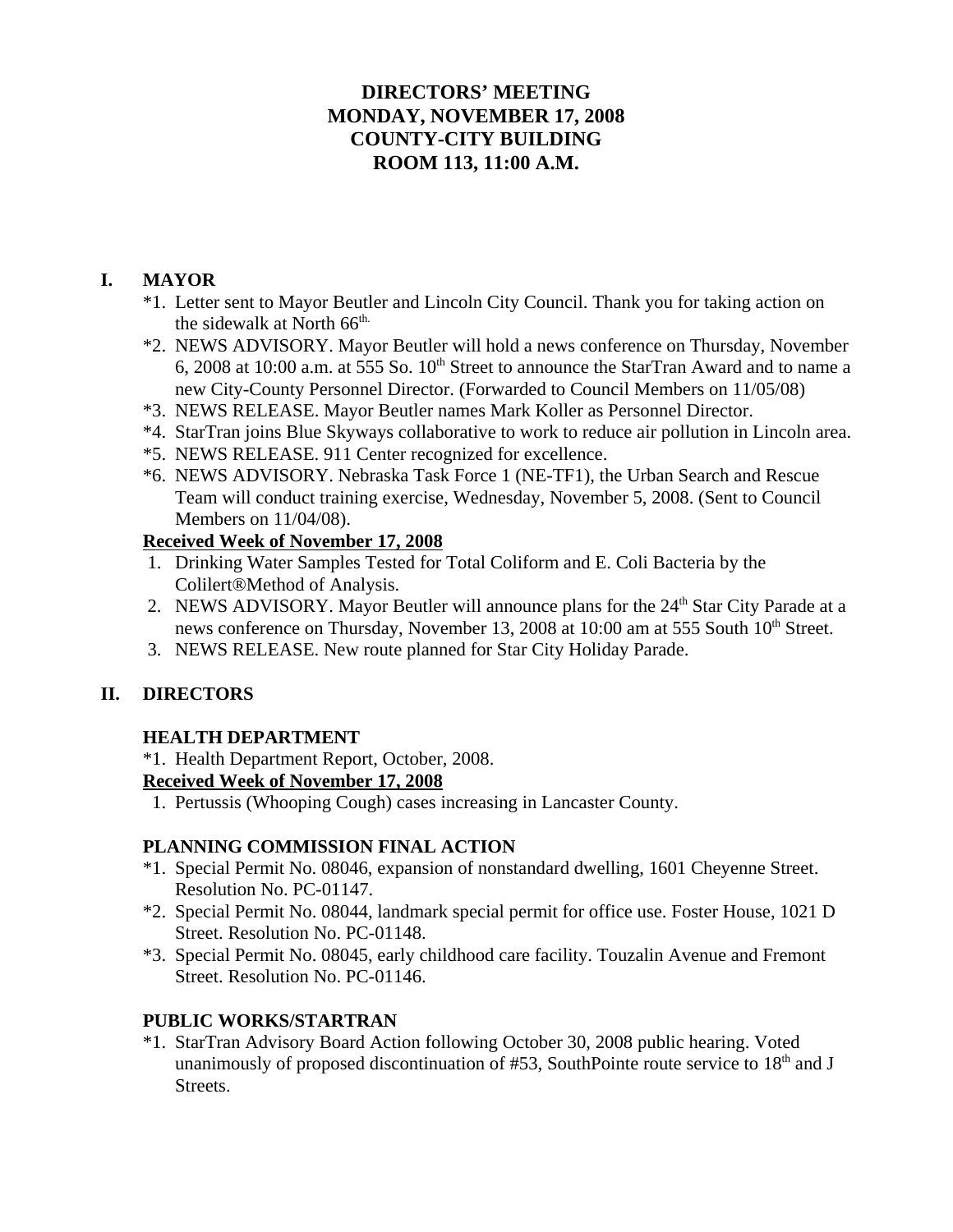#### **PUBLIC WORKS/WATERSHED MANAGEMENT**

 1. Memo from Ben Higgins. Bill No. 08R-297. Cooperative agreement between the Nebraska Department of Environmental Quality (NDEQ) and the City of Lincoln regarding State of Nebraska Grant funding from the Stormwater Management Plan.

#### **URBAN DEVELOPMENT**

- \*1. Street and alley vacation No. 08004. Antelope Valley right-of-way.
- \*2. Street and alley vacation No. 08007. Approximately South 19<sup>th</sup> and K Streets.

#### **WEED AUTHORITY**

\*1. City of Lincoln combined weed program, October, 2008 monthly report.

### **III. CITY CLERK**

### **IV. COUNCIL REQUESTS/CORRESPONDENCE**

#### **V. MISCELLANEOUS**

- \*1. Letter from Kenneth C. Winston, Nebraska Sierra Club. Support proposal for a LEED platinum renovation on Block 85. (Council Members received on 11/03/08 before formal meeting)
- \*2. Email from Eric Foster with suggestions on Lincoln's parking garages and pedestrian safety.
- \*3. Letter from Trevor White. Suggestions for Lincoln's traffic lights at night.
- \*4. Media Release. Community Health Endowment (CHE) announces funding strategy for FY 2008-09.

## **VI. ADJOURNMENT**

## \***Held Over from 11/10/08**

**W:\FILES\CITYCOUN\WP\da111708.wpd**mmm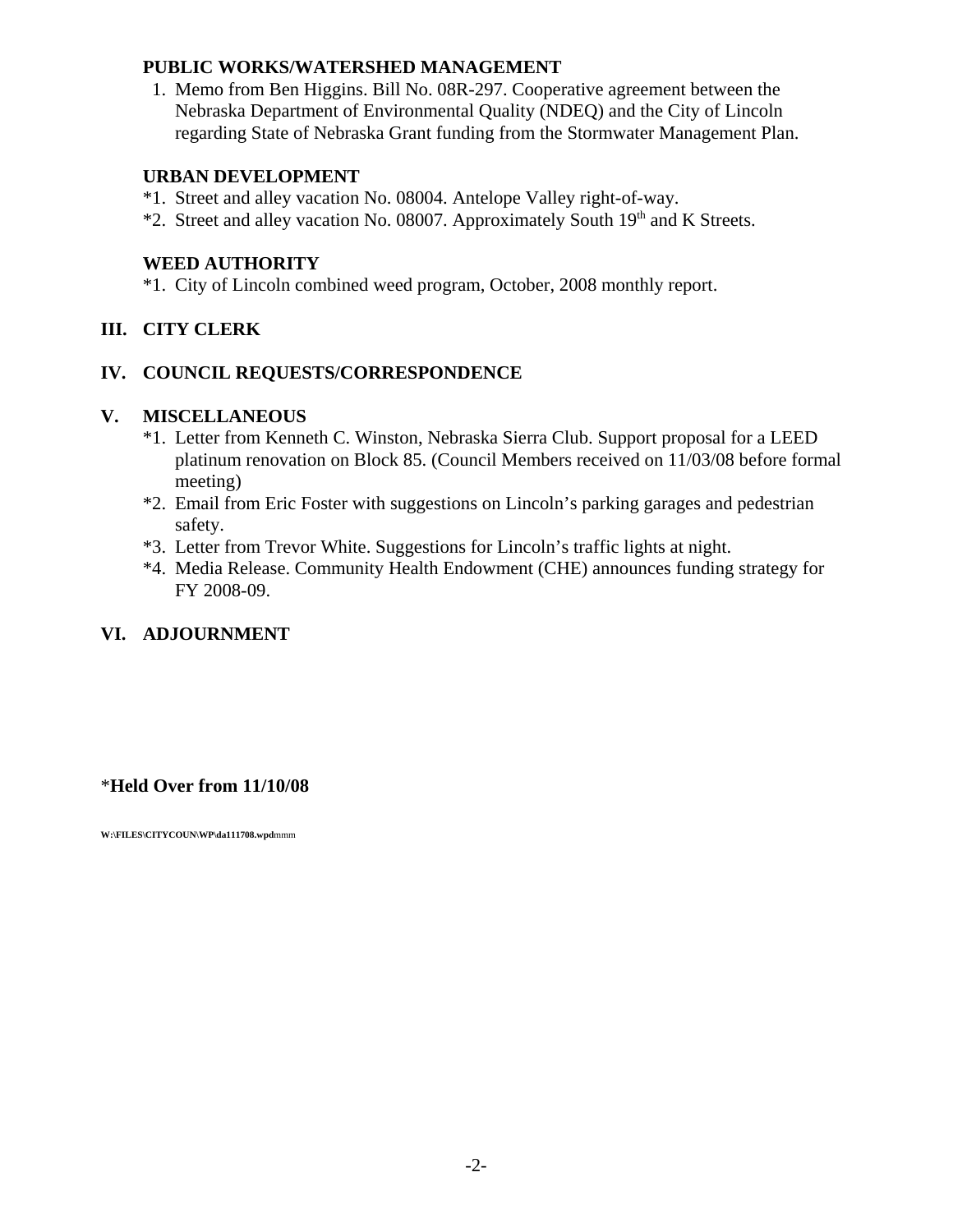#### **DIRECTORS' MEETING MINUTES MONDAY, NOVEMBER 17, 2008 11:00 a.m. COUNTY/CITY BUILDING CONFERENCE ROOM 113**

**Council Members Present:** Robin Eschliman, Chair; Doug Emery, Vice-Chair; Ken Svoboda, Dan Marvin, John Spatz, Jon Camp

#### **Council Member Absent:** Jonathan Cook

**Others Present:** Rick Hoppe, Denise Pearce, Lin Quenzer, Mayor's Office; City Clerk Joan Ross; John Hendry, City Attorney; Directors and Department Heads; and Tammy Grammer, City Council **Secretary** 

Ms. Eschliman opened the meeting at 11:02 a.m.

Location Announcement of the Nebraska Open Meetings Act: A Copy of the Nebraska Open Meetings Act is Located on the Wall at the Rear of this Room

- **I. MAYOR** Mayor Chris Beutler not present. Rick Hoppe and Directors had nothing to report.
	- \*1. Letter sent to Mayor Beutler and Lincoln City Council RE: Thank you for taking action on the sidewalk at North 66<sup>th</sup>. - NO COMMENTS
	- \*2. NEWS ADVISORY -RE: Mayor Beutler will hold a news conference on 11/06/08 at 10:00 a.m. at 555 So.  $10^{th}$  Street to announce the StarTran Award and to name a new City-County Personnel Director (Forward to Council on 11/05/08). - NO COMMENTS
	- \*3. NEWS RELEASE -RE: Mayor Beutler names Mark Koller as Personnel Director. NO **COMMENTS**
	- \*4. StarTran joins Blue Skyways collaborative to work to reduce air pollution in Lincoln area. - NO COMMENTS
	- \*5. NEWS RELEASE RE: 911 Center recognized for excellence. NO COMMENTS
	- \*6. NEWS ADVISORY RE: Nebraska Task Force 1 (NE-TF1), the Urban Search and Rescue Team will conduct training exercise on 11/05/08 (Sent to Council on 11/04/08). - NO COMMENTS

### **Received Week of November 17, 2008**

 1. Drinking Water Samples Tested for Total Coliform and E. Coli Bacteria by the Colilert®Method of Analysis. - NO COMMENTS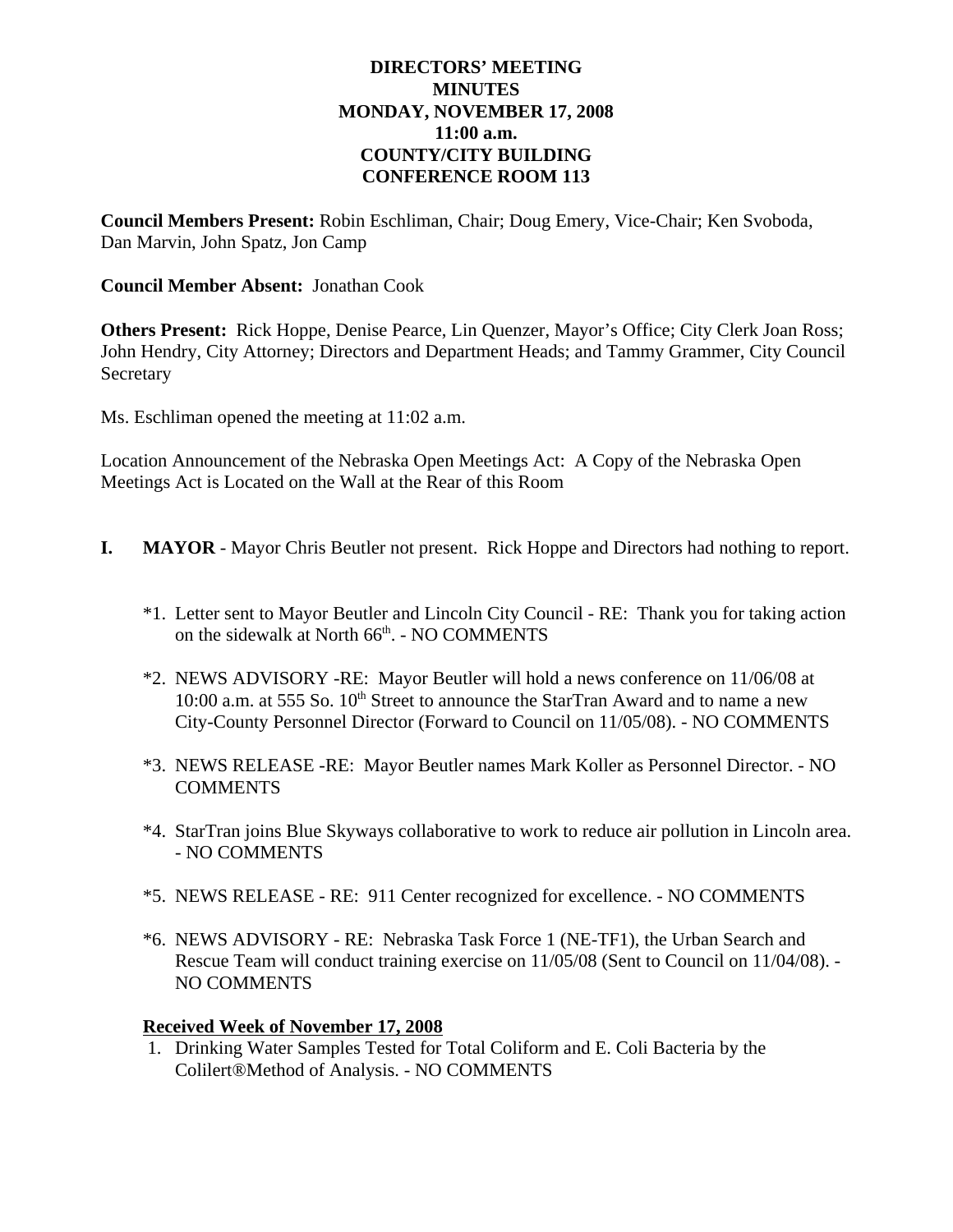- 2. NEWS ADVISORY RE: Mayor Beutler will announce plans for the  $24<sup>th</sup>$  Star City Parade at a news conference on  $11/13/08$  at  $10:00$  a.m. at 555 South  $10<sup>th</sup>$  Street. - NO **COMMENTS**
- 3. NEWS RELEASE RE: New Route Planned For Star City Holiday Parade New preview night will kick off festivities. - NO COMMENTS

### **II. DIRECTORS -**

#### **HEALTH -**

\*1. Health Department Report - October, 2008. - NO COMMENTS

#### **Received Week of November 17, 2008**

 1. NEWS RELEASE - RE: Pertussis (Whooping Cough) Cases Increasing in Lancaster County. - NO COMMENTS

#### **PLANNING COMMISSION FINAL ACTION . . . . .**

- \*1. Special Permit #08046 expansion of nonstandard dwelling 1601 Cheyenne Street Resolution No. PC-01147. - NO COMMENTS
- \*2. Special Permit #08044 landmark special permit for office use Foster House, 1021 D Street - Resolution No. PC-01148. - NO COMMENTS
- \*3. Special Permit #08045 early childhood care facility Touzalin Avenue and Fremont Street - Resolution No. PC-01146. - NO COMMENTS

### **PUBLIC WORKS/STARTRAN -**

\*1. StarTran Advisory Board Action following October 30, 2008 public hearing. Voted unanimously of proposed discontinuation of  $#53$ , SouthPointe route service to  $18<sup>th</sup>$  and J Streets. - NO COMMENTS

### **PUBLIC WORKS/WATERSHED MANAGEMENT** -

 1. Memo from Ben Higgins - RE: Bill #08R-297: Cooperative Agreement between the Nebraska Department of Environmental Quality (NDEQ) and the City of Lincoln regarding State of Nebraska Grant funding from the Stormwater Management Plan. - NO COMMENTS

#### **URBAN DEVELOPMENT** -

- \*1. Street & Alley Vacation #08004 Antelope Valley right-of-way. NO COMMENTS
- \*2. Street & Alley Vacation #08007 Approximately South  $19<sup>th</sup>$  & K Streets. NO **COMMENTS**

### **WEED CONTROL AUTHORITY -**

\*1. City of Lincoln - Combined Weed Program - October, 2008 Monthly Report. - NO **COMMENTS**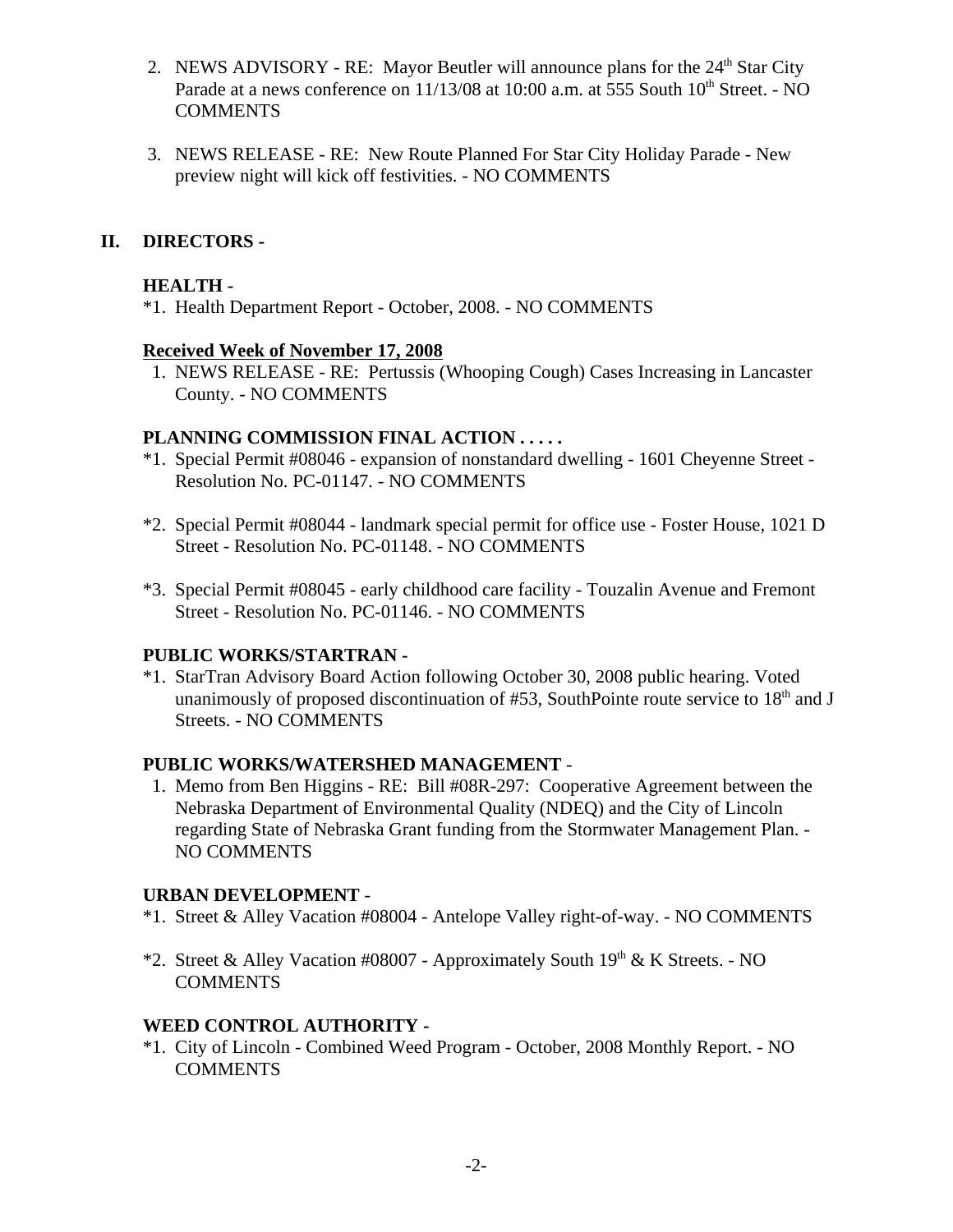#### **III. CITY CLERK -**

City Clerk Joan Ross stated on their Agenda today, Items 13 & 14 will be called together. *[#13, Application of Black Bear Enterprises, LLC, dba The Office Gentlemen's Club for a Class I liquor license at 640 W. Prospector Ct.; and #14, Manager application of Richard H. Gatiss for Black Bear Enterprises, LLC, dba The Office Gentlemen's Club at 640 W. Prospector Ct.]*

Items 15 & 16 will be called together. *[#15, Application of Mac Acquisition, LLC, dba Romano's Macaroni Grill for a Class C liquor license at 6800 S. 27th Street.; and #16, Manager application of Scott C. Gwartney for Mac Acquisition, LLC, dba Romano's Macaroni Grill at 6800 S. 27th Street.]* 

Items 21 & 22 will be called together. *[#21, 08R-288, Approving a two-year Grant Contract between the City and Fresh Start to provide grant funds in the amount of \$12,500.00 per year for its transitional housing and supportive services for women programs.; and #22, 08R-289, Approving a two-year Grant Contract between the City and the Indian Center to provide grant funds in the amount of \$5,000.00 per year for its Youth Program.]*

Items 24 & 25 will be called together. *[#24, 08R-291, Approving a Safety Improvement Project Agreement between the City and the Nebraska Department of Roads so that federal and state funding may be used for the engineering and construction of a roundabout at the intersection of North 14th Street and Cornhusker Highway.; and #25, 08R-292, Approving a Safety Improvement Project Agreement between the City and the Nebraska Department of Roads so that federal and state funding may be used for the engineering and construction of pedestrian countdown signal heads at various signalized locations.]*

They will talk a little bit further about Item 27, if needed. *[#27, 08-160, Change of Zone 08053HP - Application of Engineering Design Consultants on behalf of Kevin D. and Carla J. Pinneo to designate the Foster House at 1021 D Street as a historic landmark.]*

Item 45 was an appeal by a citizen, Jackie Jones, and Peter Katt is wanting to have the public hearing on December 8<sup>th</sup>. City Clerk Joan Ross stated she has talked with the Planning Department, and December  $8<sup>th</sup>$  would be okay for public hearing. Jackie Jones is okay with it. There's two ways to do that, Council can delay introduction until December  $1<sup>st</sup>$ , or put it under date certain for public hearing on December 8<sup>th</sup>. *[#45, 08R-300, Special Permit 08036 -Application of Hartland Homes, Inc. to develop Hartland Estates 1st Addition Community Unit Plan for four dwelling units, together with a waiver of the requirements of the Land Subdivision Ordinance and the Zoning Ordinance to reduce the required lot depth and to reduce the rear yard setbacks, on property generally located at S.W. 12th Street and West A Street.]*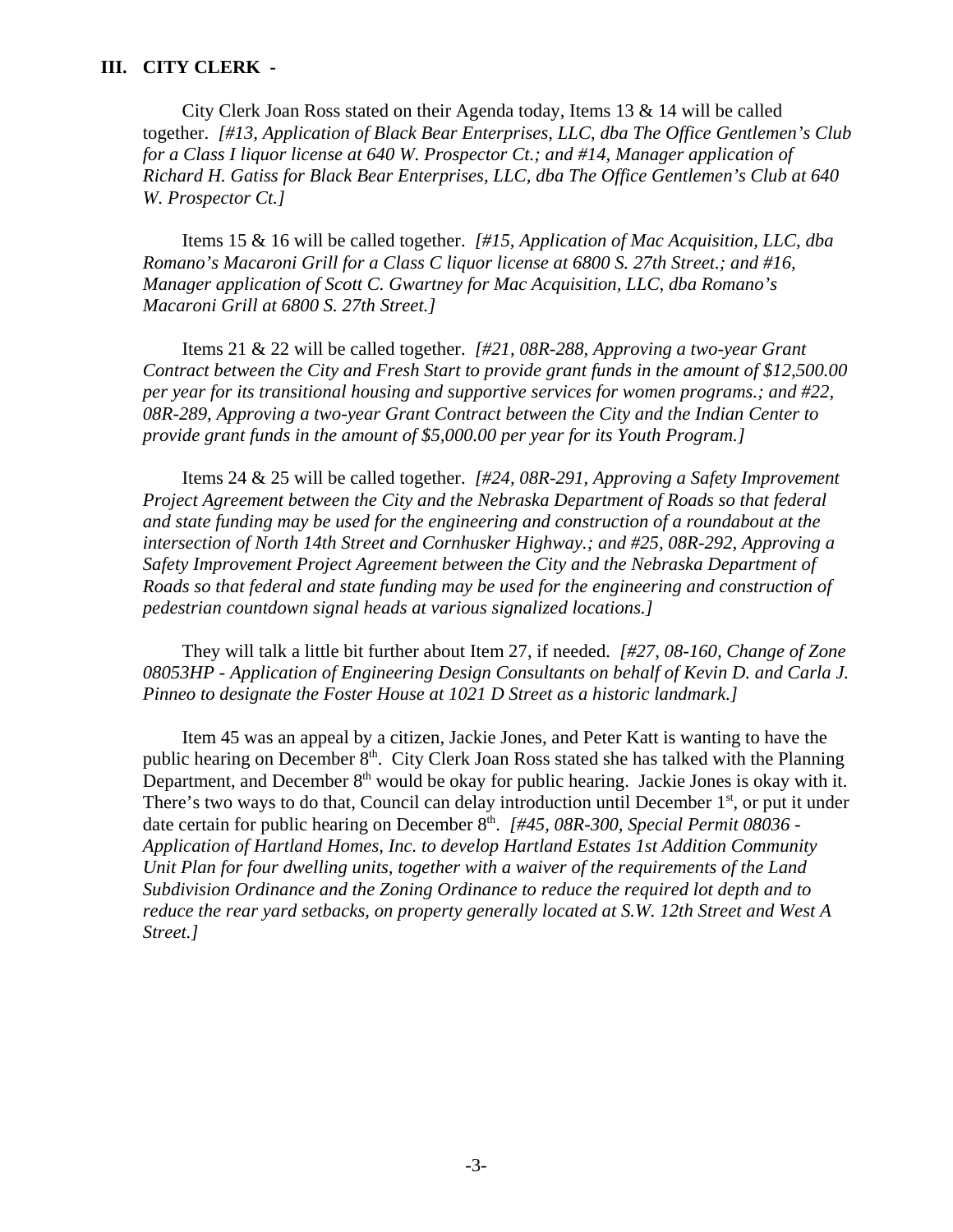#### **IV. COUNCIL REQUESTS/CORRESPONDENCE -**

#### **JON CAMP -**

Mr. Camp commented formally he would like to congratulate Fire Chief Ford. They appreciate the potential opportunity that he had. More importantly, they're really privileged to have him staying with them and look forward to many years until he retires.

#### **JONATHAN COOK - Absent**

#### **DOUG EMERY - No Comments**

#### **ROBIN ESCHLIMAN -**

Ms. Eschliman commented a special thanks for Nicole Fleck-Tooze (Public Works & Utilities Department). She really went to a lot of work on something. There was a soil erosion problem in Northwest Lincoln that involved a lot of dirt and mess. Ms. Tooze did some checking into it which involved so many different people. It was a legitimate problem, but some of it was the County, Public Works, the neighbors, and the Health Department. She had so many people she had to check with. So, tell Ms. Tooze thank-you for all the extra time that she put into that.

#### **DAN MARVIN -**

Mr. Marvin mentioned he will ask at the meeting today about a sign on  $27<sup>th</sup>$  Street that they're extending the lease on. He does not know if they have a policy in terms of how long that sign is expected to be there, so if someone could provide information on that at the meeting today. Mr. Marvin noted it is Item 18. He was under the impression this sign was maybe going to come down but just in case maybe it's not. *[Item #18, 08-158, Approving and ratifying a Lease Agreement between the City and LAMAR Companies for advertising on the billboard generally located at North 27th and Y Streets from October 1, 2008 to April 1, 2009.]*

Mr. Camp stated speaking of signs, what about the ones by the overpass and the football stadium. When are those suppose to come down? Mr. Marvin commented they extended the lease on those too. Mr. Camp commented maybe have that found out too on how long those are extended.

#### **JOHN SPATZ -**

Mr. Spatz stated he would like to speak with Mike Merwick (Building  $&$  Safety Director) after the Directors' Meeting today.

#### **KEN SVOBODA - No Comments**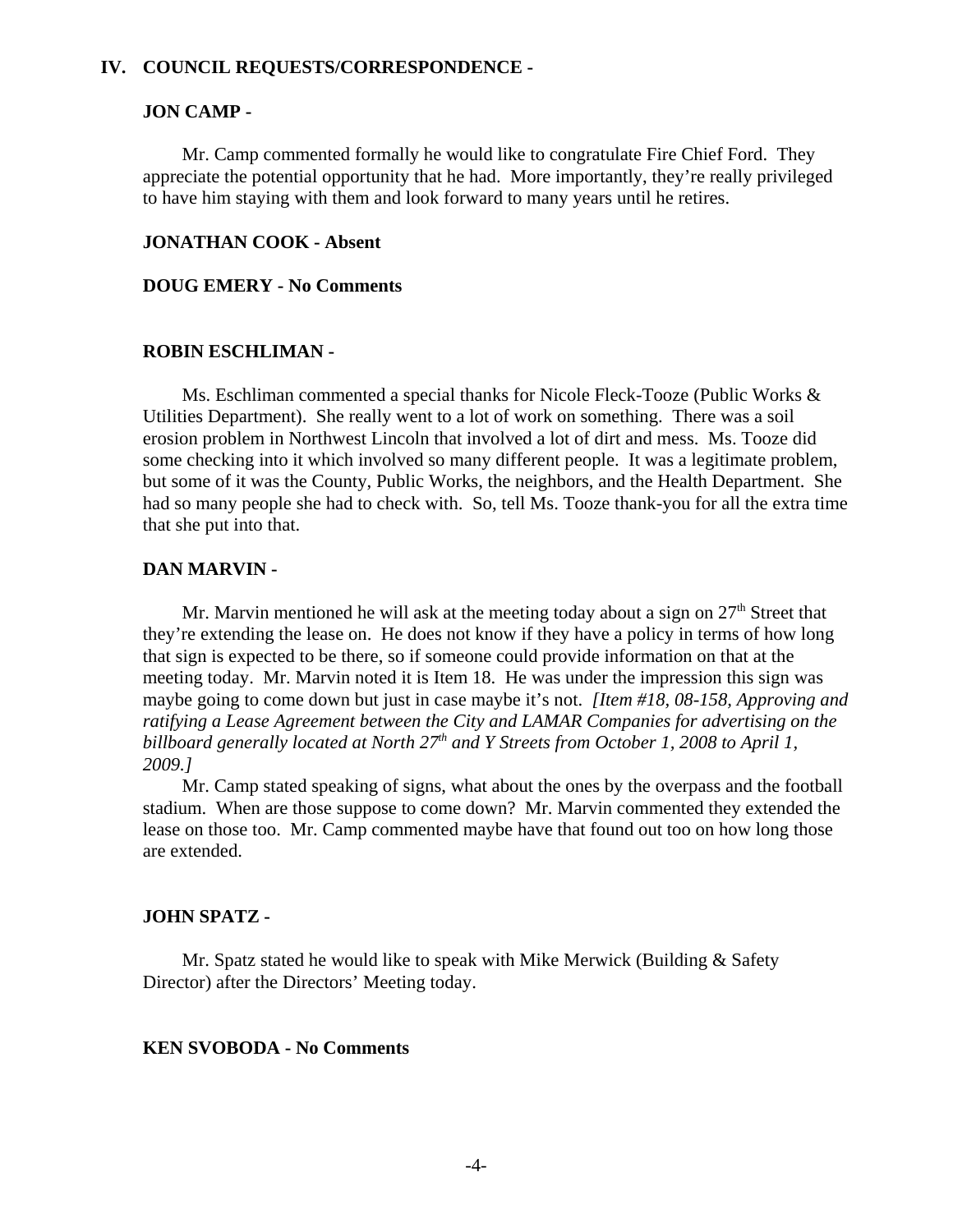### **V. MISCELLANEOUS -**

- \*1. Letter from Kenneth C. Winston, Nebraska Sierra Club RE: Support proposal for a LEED platinum renovation on Block 85 (Council received on 11/03/08 before Formal Council Meeting). - NO COMMENTS
- \*2. E-Mail from Eric Foster RE: Suggestions on Lincoln's parking garages and pedestrian safety. - NO COMMENTS
- \*3. Letter from Trevor White -RE: Suggestions for Lincoln's traffic lights at night. NO **COMMENTS**
- \*4. Media Release RE: Community Health Endowment (CHE) announces funding strategy for FY 2008-09. - NO COMMENTS

# **ADDENDUM - (For November 17th)**

## **I. MAYOR -**

- 1. NEWS ADVISORY RE: Mayor Beutler's Public Schedule for Week of November 15 through November 21, 2008-Schedule subject to change (Forward to Council on 11/14/08). - NO COMMENTS
- 2. NEWS RELEASE RE: More Plastic Can Be Recycled In Lincoln Several events planned as part of America Recycles Day (Forward to Council on 11/14/08). - NO **COMMENTS**
- **II. CITY CLERK** None

### **III. CORRESPONDENCE -**

**A. COUNCIL REQUESTS/CORRESPONDENCE** - None

## **B. DIRECTORS AND DEPARTMENT HEADS -**

### **HEALTH -**

1. NEWS RELEASE - RE: 2,000 People Involved In A Health Challenge. - NO **COMMENTS**